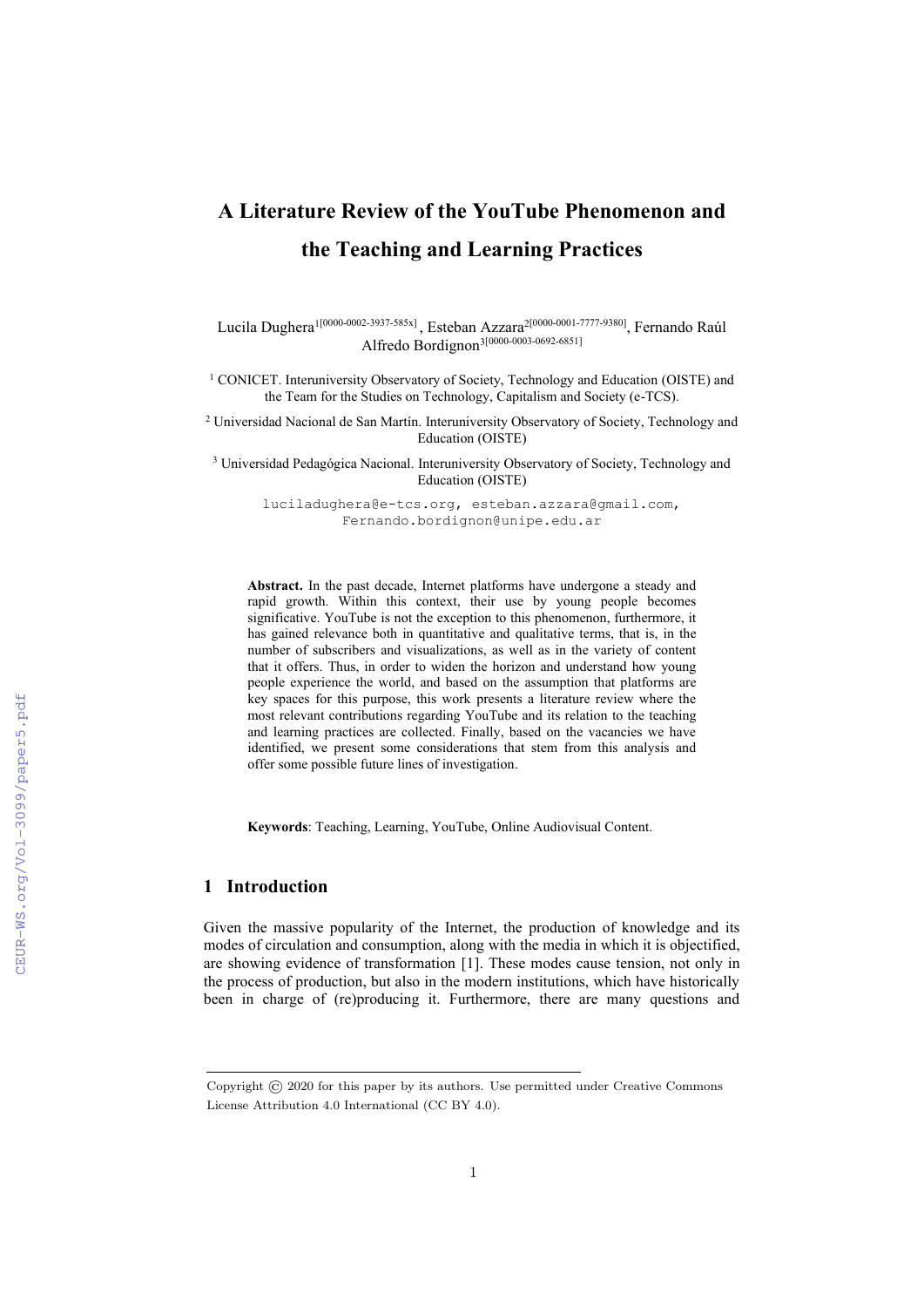tensions surrounding formal education 1 , in particular, concerning the strategies associated to the production and transmission of knowledge as well as the actors involved in this process. On the other hand, both informal and nonformal<sup>2</sup> education are gaining ground in these processes of production and transmission and becoming acknowledged spaces for this purpose.

In this scenario, digital technologies in general, and platforms in particular, take the center stage. YouTube seems to be playing a leading role in this context, although this role is surely to expire soon. Nonetheless, given its relevance, it is worth exploring how the students from low-income sectors who attend technical schools access, use and perceive it in order to identify its usage and how they build an interaction between the needs arising from extracurricular concerns and those arising from formal education.

YouTube is an exclusive platform intended to produce, store, share, visualize and assess online audiovisual content (AVC) [2, 3]. Basically, "the site takes usergenerated content to fill their catalogue, generate user traffic and attract advertisers" ) [4]. In addition, the AVC is produced by amateurs and professionals alike with various goals that range from "simply" sharing a production to its monetization [5]. However, quoting one of the most representative studies about this platform [6], this "participatory culture" is not free of tensions.

As for the users of the platform, it is interesting to note the intensive use that young people make of it. They consider YouTube a place where they are able to find any type of content [7] and thus, it is also perceived as a search engine to find educational content, preferring it over other services offered by big companies like Google or Bing [7, 8], In this sense, it would seem that a great percentage of young users are considering YouTube as the search engine by default.

Initially, YouTube was a platform intended to provide entertainment resources, however, the passing of time has seen a rise in the production, storage and circulation of audiovisual resources connected to learning and teaching [5]. Likewise, there has been an increase in the frequency in which this platform offers tutorials, recipes, stepby-step videos, repair and maintenance tips, and tricks to improve gaming. As a result, YouTube has become a reference for informal learning.

For young people, YouTube has become one of the most important learning environments and plays a major role in the media consumption —and sometimes,

<sup>&</sup>lt;sup>1</sup> Formal education is considered to be "the highly institutionalized, chronologically graded and hierarchically structured, spanning lower primary school and the upper reaches of the university" [9].

 $2$ Informal education is considered "the lifelong process by which every person acquires and accumulates knowledge, skills, attitudes and insights from daily experiences and exposure to the environment" and nonformal education is "any organized, systematic, educational activity carried on outside the framework of the formal system to provide selected types of learning to particular subgroups in the population, adults as well as children" [9].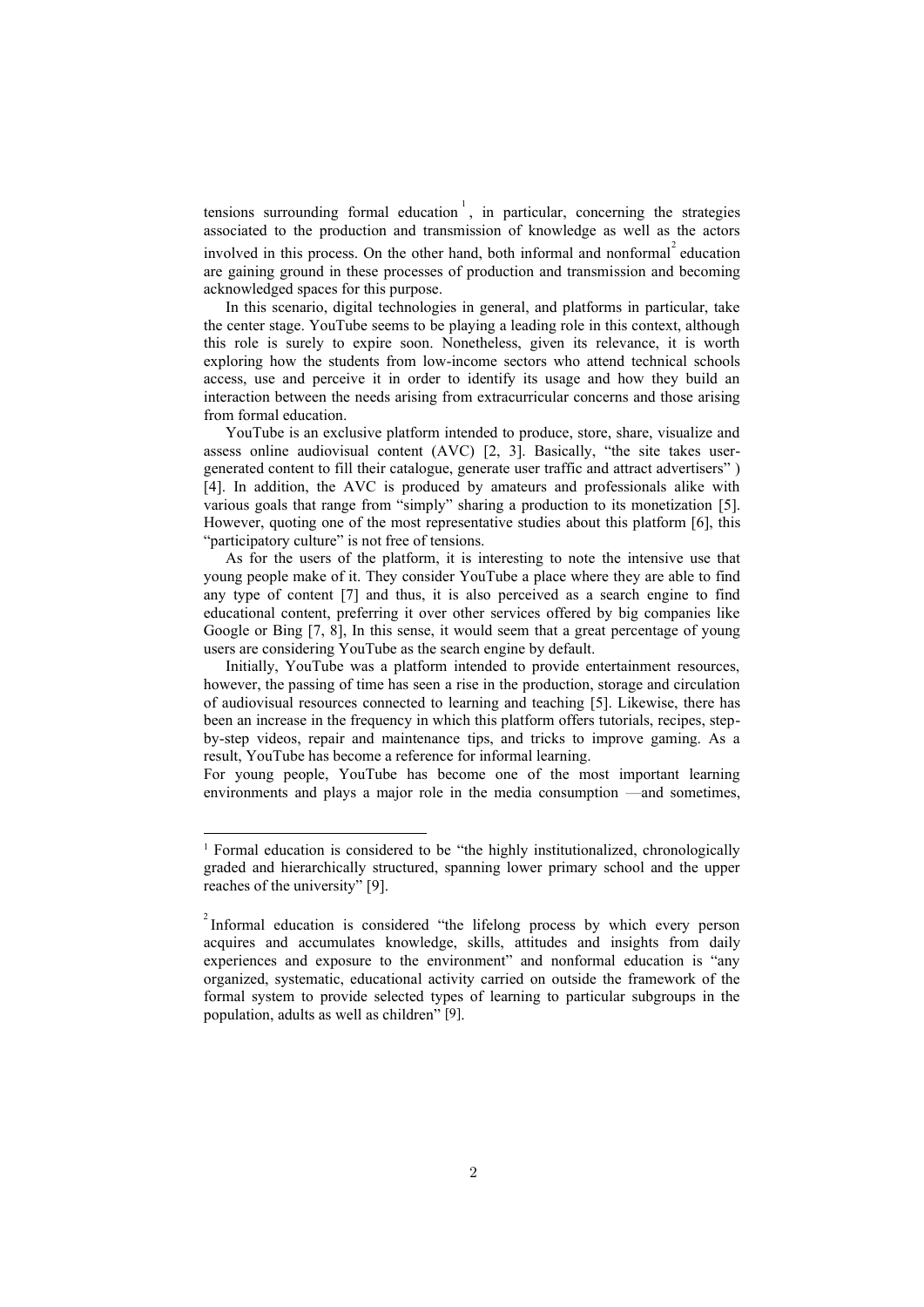production— of contents. YouTube constitutes the great school of "distance learning" of the new generations [7].

Generally speaking, young people's learning demand can be divided into two categories: a) those related to their every day, nonschool life, that arise from the things that motivate, affect and appeal to them, among others and b) the demand that is born within the system of formal education and from it. The starting point of this study is the assumption that both are subsidiary. Accordingly, we present a literature review where the most relevant contributions concerning YouTube, formal education and learning are collected.

This article is organized in the following sections. The first section constitutes the Introduction. Followed by a second section in which we present a literature review concerning YouTube and its relation to the teaching and learning practices. Finally, based on the vacancies we have identified, we present some considerations that stem from this analysis and offer some possible future lines of investigation.

#### **2 YouTube and learning: an approach from the literature**

The bibliography concerning the educational and extracurricular use of YouTube is prolific [10, 11, 12], [8], [13]. For this reason, a first distinction is made between the literature that provides a general description of the use and consumption by young people of the YouTube platform, and those studies that explore a possible connection between YouTube and their learning needs, from the perspective of both formal and informal education.

With reference to the first point, there is a series of investigations from different countries that describe the use and consumption of the platform by young users. In general, the studies suggest that these actors are avid users of the platform. They turn to YouTube to show themselves, share their likes and dislikes, develop socialization experiences, find entertainment and at the same time, learn new things [14, 15, 16],  $[12]$ ,  $[3]$ .

In relation to the second point, that is, tracing the possible connections between YouTube and learning needs, from the perspective of formal or informal education, we have identified four major groups of studies:

- a) those concerning YouTube and learning in general;
- b) those considering the uses of YouTube and learning needs and interests;
- c) those attempting to identify links between the uses of the platform and the needs and interests that stem from formal education and
- d) those studies that describe the practices of the creators of educational content in YouTube (called edutubers).

Before going into this analysis, it's worth mentioning that in the course of this research and bibliographical analysis, we have additionally identified a group of studies concerning the didactic uses of the AVC in the classroom; in particular, investigations that examine and discuss the role that the AVC has in formal education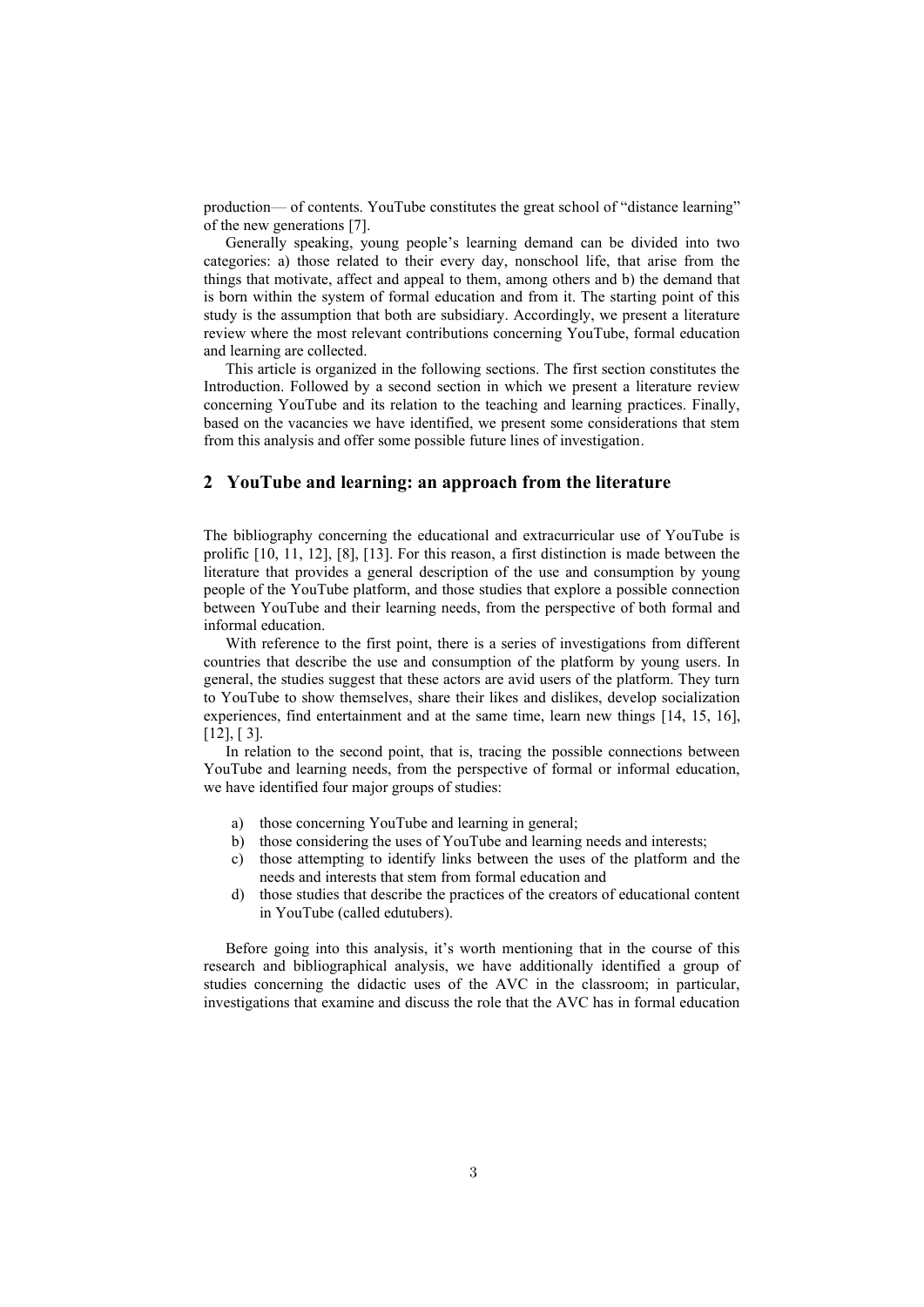in general and in classrooms in particular things [10], [17, 18, 19, 20, 21, 22, 23]. Even though this bibliography bears no direct connection with the purpose of this study that is describing and analyzing the possible contributions of the AVC to the learning that takes place outside school hours and the school environment, we consider it relevant to measure the YouTube phenomenon and education in general.

As for the four major corpus, we identify a first group of studies that provides generic and quantitative information on the prevalent position of YouTube and learning. First, it is worth mentioning a report from Fundación Telefónica that suggests that eight out of ten young Spanish people turn to video for educational purposes, "a number that constitutes 96% and 94,6% of young adults between the ages of 14 and 19, and 20 and 24 years old respectively" [24]. A more recent study indicates that 97% of YouTube users in Argentina and Mexico consider these videos to be instructive because their content allows them to learn new things or solve problems. 40% of these users list YouTube as a source of inspiration [25]. According to a study carried out in Argentina in August of 2017, 59% of participating adults indicated that YouTube videos had helped them figure out how to do things or how to acquire new skills [26]. A study on education methodology, conducted with people ages 14 to 40 years old in Northamerica [27] suggests that these subjects are changing their preferences regarding their learning methods. In particular, young people between the ages of 14 and 23 claim that online YouTube videos are their preferred learning tool, followed by group activities, learning applications, interactive games and, in last place, textbooks.

The second corpus of literature describes the use of YouTube by young people in relation to their learning needs and interests. In higher education, it is worth mentioning the study of Moghavvemi and others [11], who confirms that entertainment, the search for information and academic learning are the most important motivators when it comes to using this platform. In particular, students consider that the AVC helps them answer questions and solve problems, thus, the resources are identified as a complementary learning tool.

In the secondary level, there is the work of Pires and others [8] that reveals, on one hand, that, in YouTube, young people learn based on a series of practices (learn by doing, problem solving, learning new things and answering questions) and, on the other hand, it identifies metaphors (MOOC, informal learning environment, search engines and tutorial repositories) that are used to describe the representations that young people make in connection to the educational uses and practices of the platform. 3

Lastly, we identify a recent study conducted with Argentinian students attending the first year of technical school about the relation they have with digital technologies [28]. Regarding the AVC, it is noteworthy that the YouTube platform is heavily used

 $3$  The research has found five uses of YouTube: radio, tv, social, productive and educational. The study found that the majority of the uses are connected to the teenager's daily routines, in particular, the way in which they acquire the knowledge and develop their skills. In addition, a series of analogies were identified from analyzing certain elements of their discourse.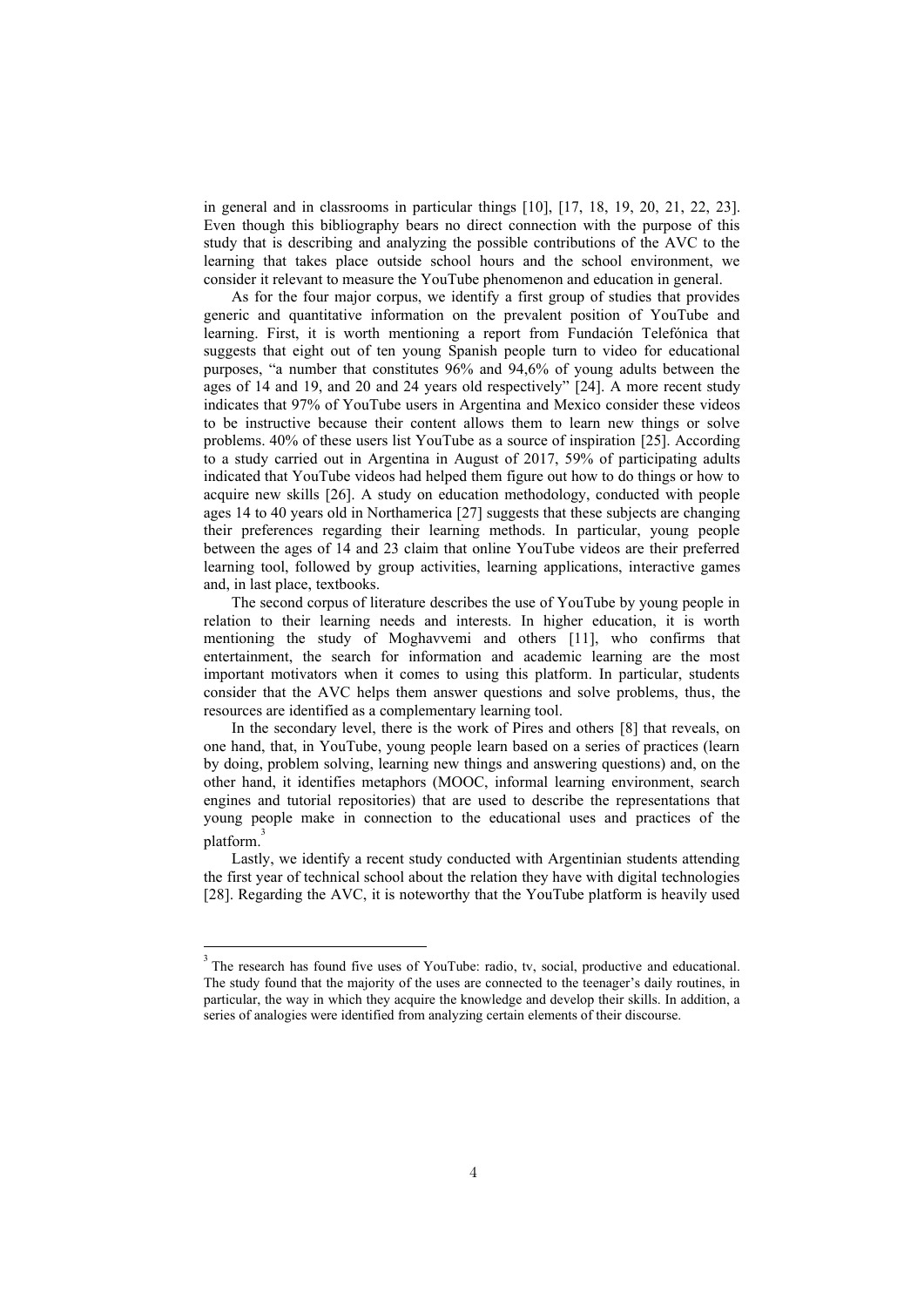by students for different purposes, including studying and learning through tutorials about the things that motivate or affect them.

The third group of studies attempts to describe the uses that young people make of the AVC in the YouTube platform and, at the same time, describe its relationship with the needs and interests that arise from formal education. In the context of higher education, Nagumo and others [13] analyze the students' habits, how they use of these contents to complement their formal studies, and suggest four categories (content learning, content review, test preparation and audiovisual resources). Along these lines, Usaini and others [29] observe that YouTube is used for informal learning, as students say they learn a large number of topics not acquired in the process of formal education. More specifically, there is a study conducted with Indian students that examines the use of YouTube for educational purposes [30]. This study shows that the AVC not only helped the students in preparing assignments, presentation and seminars, but it also helped them to achieve a better educational outcome.

Regarding secondary education, Masanet and others [31] suggest that teenagers develop a close relationship with the media, including YouTube, and that they consider themselves to be "digital learners". Therefore, their practices are characterized by a "show, don't tell" logic, based on learning through imitation. Meanwhile, taking a closer look at the motivations that students have regarding the use of YouTube, a study conducted on students attending the  $3^\circ$  and  $4^\circ$  year of ESO in Spain [32] noted that "teenagers acknowledge the extensive didactic use of tutorial videos. Many conceive these recordings as a valuable aid to reinforce the curricular content developed in class, and even use it to pass their courses".

Finally, Bardakci [33] examines high school students' educational use of YouTube. He suggests that performance expectancy and social influence are the significant predictors of behavioral intention to use YouTube. In particular, "behavioral intention is the significant predictor of actual usage. The results suggest that students intend to use YouTube for improving their academic performance".

The last corpus of literature focuses on the practices of the educational content creators in YouTube (edutubers). These practices, along with their production and demand, have increased significatively, and fit within the frame of informal education, a concept described in other studies. In this case, we include this fourth corpus because we understand that students of different levels might resort to this content looking for "quality" AVC and find some of the learning methods mentioned earlier. First, we will identify a group of studies that investigates the producers of educational content and focuses on tutorial videos. Then, we will present a second group of studies whose main purpose is to examine edutubers and their channels.

Regarding the first group, the book "YouTubers and other Species" by Berzosa [34] examines the world of content creators addressing issues like the application of YouTube to formal and informal education through tutorial videos. Other authors describe edutubers as scientific [35].

In addition, Romero-Tena, Ríos-Vázquez and Román-Graván [36] discuss the practices of YouTubers, as well as Aguilar [37], who defines edutubers as: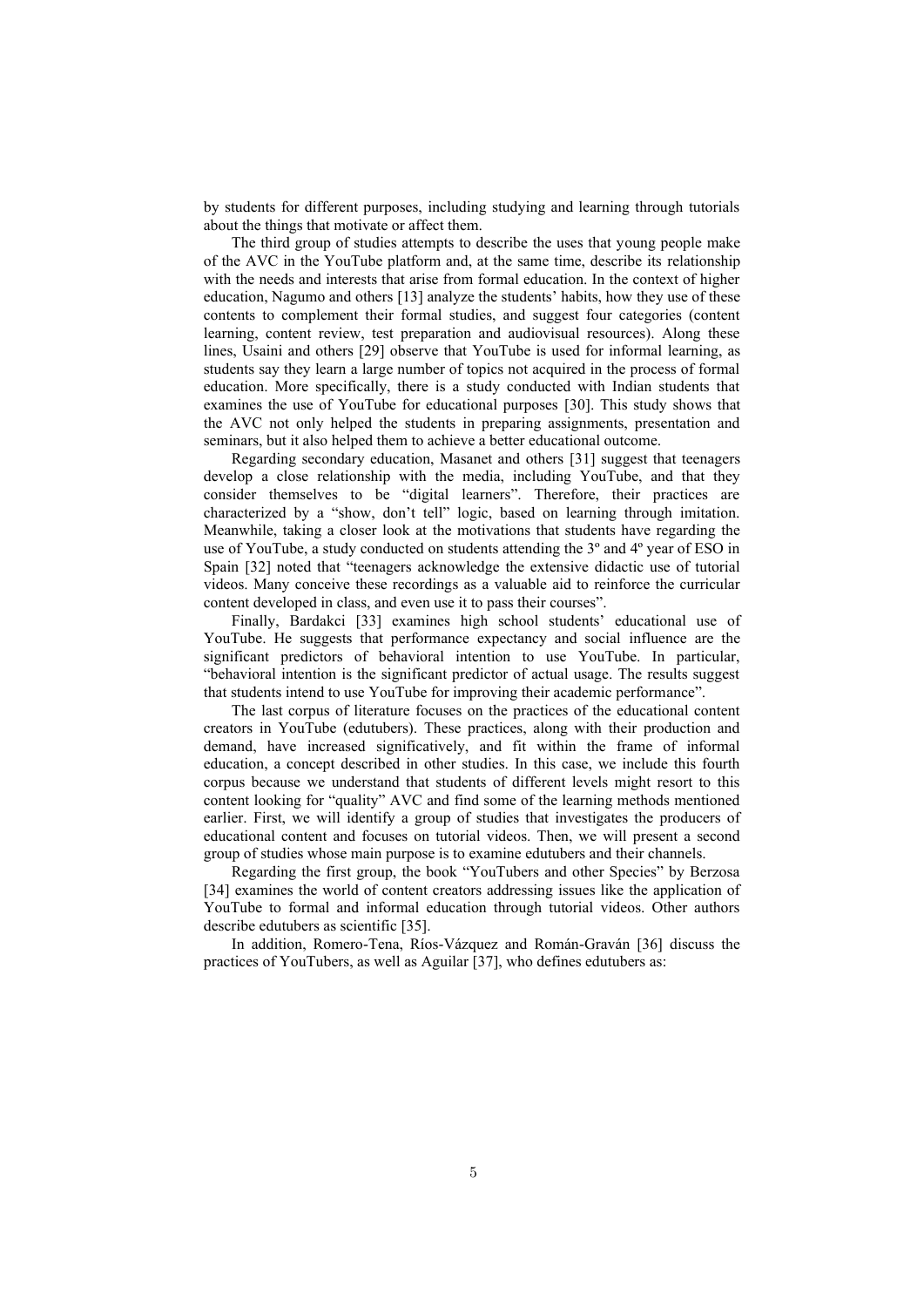"a type of YouTuber who makes videos to share knowledge of the disciplines found in the curriculum of the institutions of formal education, as well as that knowledge whose purpose is to provide orientation or solve a problem" [37].

Based on our research, we observe that the studies about this topic are unilateral and incipient.

The second group of studies focuses on the practices of edutubers. In fact, there are studies that analyze two of the most popular Spanish-speaking edutubers: the teachers David Calle and Julio Alberto Ríos Gallego [38, 39, 40]. Their educational practices are systematized based on interviews and the analysis of their videos. Particularly noteworthy is their style of discourse and performance in front of the camera, they foster values of accessibility, familiarity, conciseness and understanding. To this end, they employ a combination of traditional resources (for instance, a board) and digital resources (infographies or animation). As for the edutubers' communicative and pedagogical skills, we can mention vocalization, plain language, the use of questions to guide the content, the use of examples and analogies, the use of audiovisual resources, dynamism and humor. However, not necessarily all edutubers make use of these resources, in other words, different styles can be identified.

Beyond these groups of studies, there is an emerging field of study in connection to the needs that arise from formal education and that are "solved" searching and using YouTube's AVC. An example of this is the study of Gil-Quintana and others [41]; they examine Mathematics learning and the contents of the platform. This research was based on a survey conducted to 4.845 Italian teenagers, and it includes an analysis of the Italian edutuber Elia Bombardelli's videos, their content and his YouTube channel.

On the whole, based on this analysis, there are three matters to be considered. The first one is the significant role that YouTube plays as a learning source and a learning environment. While this is true for users from a wide range of age groups, in the case of young users, it becomes a fundamental role.

The second matter is that these actors acknowledge that, in this environment, they learn differently and are also exposed to an array of different topics, allowing them to answer questions and solve problems that originate in the spaces of formal education and that also stem from it. These contributions have been extremely valuable as they allow us, on one hand, to measure the importance of YouTube in connection to informal education, and on the other hand, to understand the students' representations, seen as a space for the resolution of school difficulties.

Finally, the third matter is about the relationship between the actors in formal education, in particular, active teachers, whose purpose is to colonize informal learning spaces (such as YouTube) by developing their own audiovisual content. These actors, generally called edutubers, have gained significance as a result of their productions' high demand and mainly because of the dialogue they engage in with young people through their comments.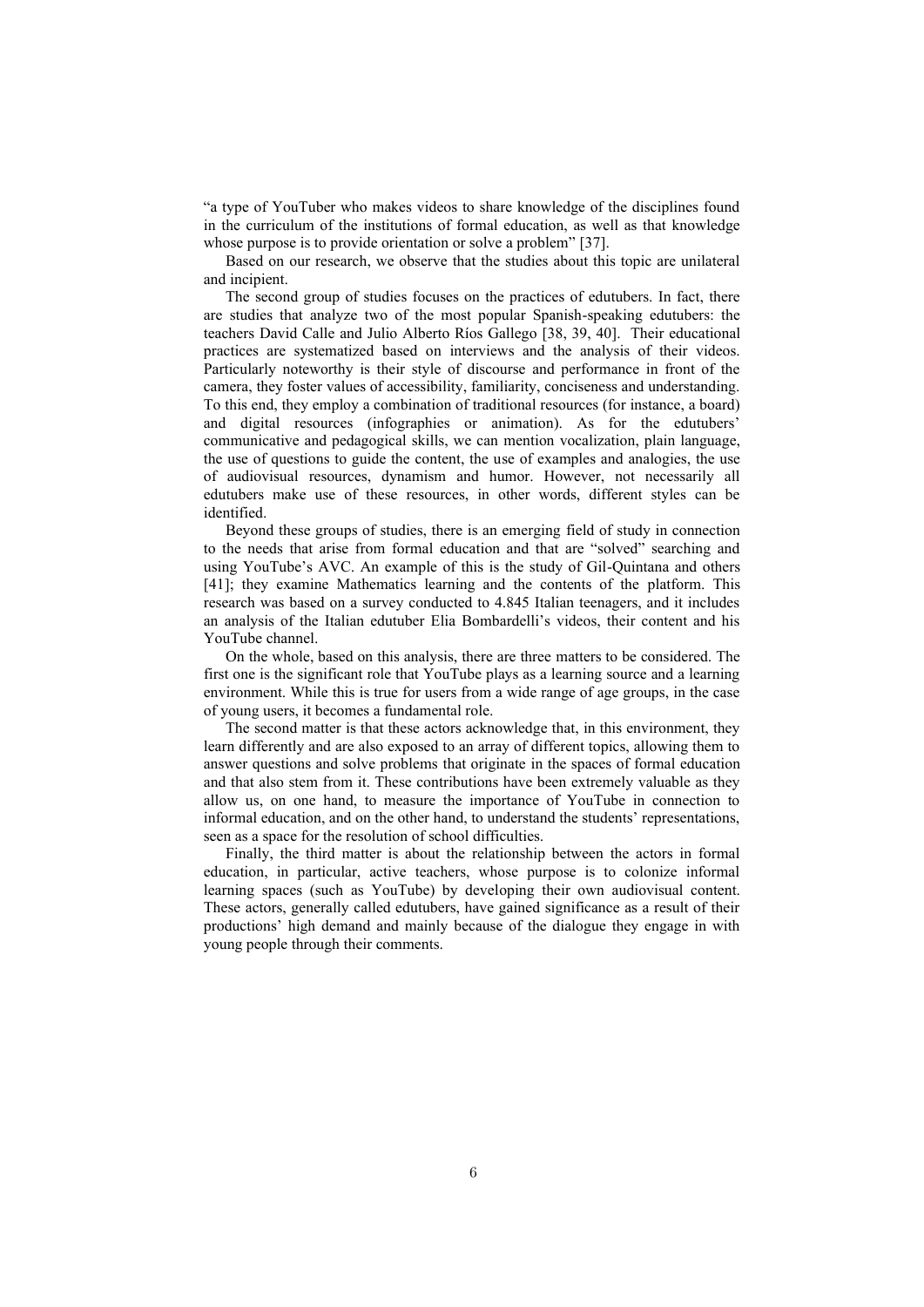#### **3 Final considerations**

In this paper, we present a literature review of the YouTube phenomenon, and the teaching and learning practices. In particular, from our research, we have identified four corpus of knowledge related to this topic. It is important to highlight the consolidation of this platform of audiovisual content as a hegemonic space for entertainment and informal learning.

Based on this review, we have identified at least two possible lines of investigation that need more exploration. The first one consists of analyzing the learning needs that originate —to express it in simple terms— in formal education and are then "redirected" by young people's motivations towards the search and visualization of the AVC in Youtube. In order to widen the horizon, especially considering the disparity between the teaching practices and the learning practices, this redirection might bring these practices closer, considering that their interaction is only partial at the moment.

The second line of investigation, in a first attempt to address this phenomenon, is a description of the practices of edutubers (albeit we recognize the existence of some preliminary studies on this topic); this research might prove helpful to outline pedagogies that compensate for what young people seem to need. Moreover, we consider that young people's comments about the AVC of edutubers is vital and rich in content because it would enable us to record the elements that they seem to be lacking in formal education and that, in turn, redirects them to the platform. At the same time, it would enable a better understanding of the teaching practices that they value: the use of examples and explanations, among others, found in the AVC in general, and in connection to the edutubers in particular.

In conclusion, we consider that the study of the YouTube platform and its relation with the teaching and learning practices is a type of "thermometer" that will allow us to understand at first hand some of the factors undergoing tension in the educational system and that are also affecting young people's trajectories.

All in all, we consider that this research might provide the knowledge to build bridges connecting the inside and outside of the classroom in a dialogue to improve those educational trajectories.

### **References**

- 1. Martín-Barbero, J. Saberes hoy: diseminaciones, competencias y transversalidades. OEI Revista Iberoamericana de Educación, n. 32 (2003). DOI: https://doi.org/10.35362/rie320917
- 2. Dolcemáscolo, A.: Representaciones en torno a la explotación cognitiva informacional: el caso YouTube. (Tesis de maestría no publicada). Universidad Nacional de Quilmes, Bernal. (2016)
- 3. Dolcemáscolo, A.: "Explotación cognitiva" en Internet. Tensiones entre la producción de contenidos audiovisuales sin fines de lucro y su utilización con fines comerciales: el caso de YouTube. In Gibert, J.; Gómez, A. and Cancino R. (Eds.), Ciencia, tecnología y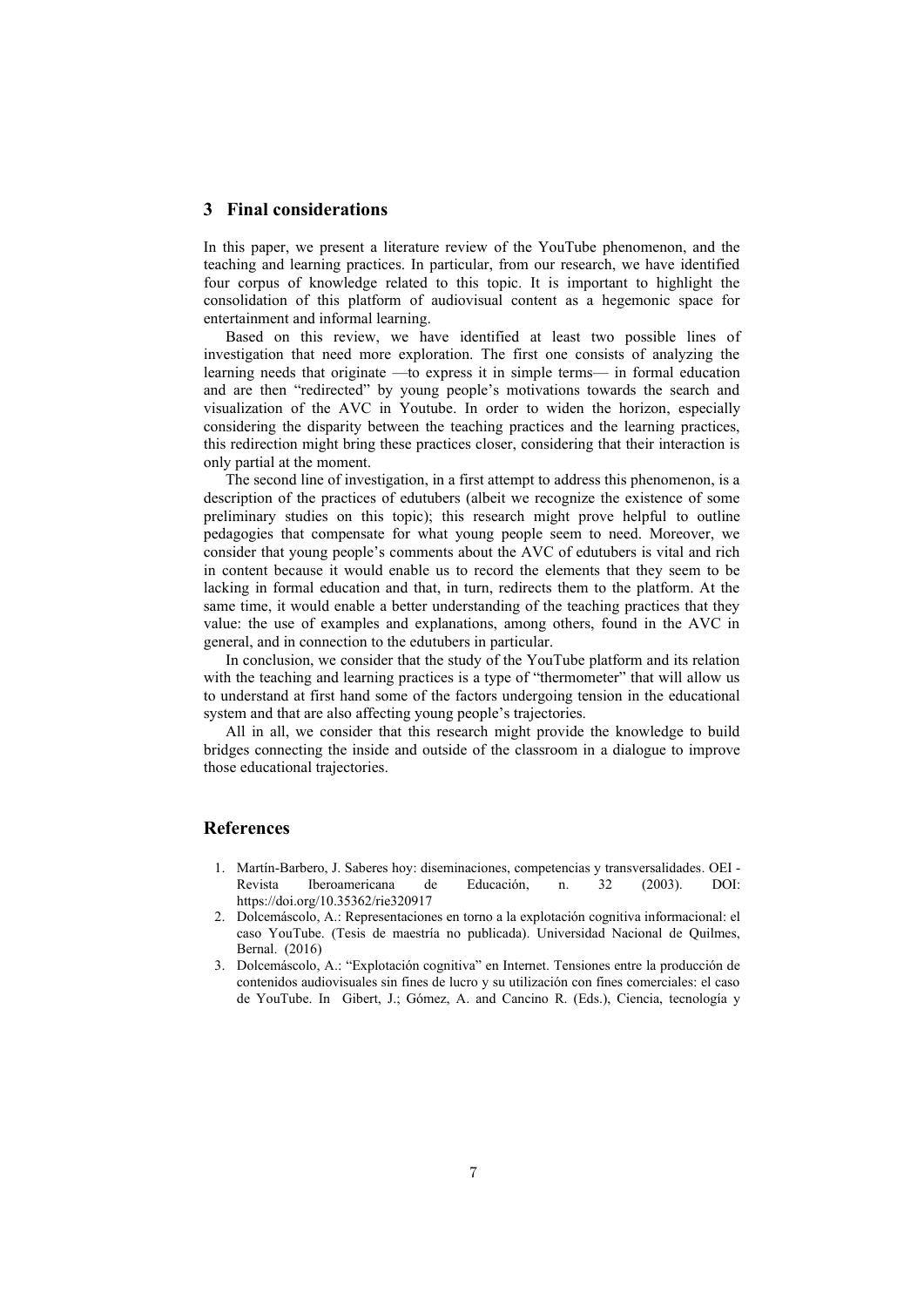sociedad en América Latina. Los enfoques de las nuevas generaciones. RIL Editores, Chile. (2017)

- 4. Dolcemáscolo, A. and Dughera, L.: Emprendedores 2.0: de la creatividad a la precariedad en YouTube. Revista Intercambios (UNQUI). Año IV, n. 2 (2019), pp. 139-148
- 5. Van Dijck, J.: La cultura de la conectividad: una historia crítica de las redes sociales. Siglo XXI, CABA (2016)
- 6. Burgess, J., and Green, J.: YouTube: Online video and participatory culture. Polity Press, Cambridge, UK. (2018)
- 7. Scolari, C.: Lo aprendí en un tutorial, en Anfibia. Available in https://cutt.ly/Ki8l8PB (2018), last accessed 2020/11/21.
- 8. Pires, F.; Masanet, M. y Scolari, C.: What are teens doing with YouTube? Practices, uses and metaphors of the most popular audio-visual platform, Information. Communication & Society. (2019). DOI: https://doi.org/10.1080/1369118X.2019.1672766
- 9. Coombs, P. and Ahmed, M.: La lucha contra la pobreza rural. El aporte de la educación no formal. Tecnos, Madrid (1975)
- 10. Domínguez, C. and Murillo Estepa, P.: La práctica docente mediada con tecnologías. YouTube como herramienta de aprendizaje en educación superior. Foro Educacional, n. 31 (2018), pp. 11-29. DOI: https://doi.org/10.29344/07180772.31.1827
- 11. Moghavvemi, S.; Sulaiman, A.; Ismawati Jaafar; N. and Kasem, N.: Social media as a complementary learning tool for teaching and learning: The case of YouTube. The International Journal of Management Education, 16, (2018), pp. 37–42. DOI:https://doi.org/10.1016/j.ijme.2017.12.001
- 12. Pujol Torras, F.: Redes sociales y aprendizaje. Revista de Estudios de Juventud, n. 119, (2018), pp. 27-46.
- 13. Nagumo, E.; Teles, L. and Almeida Silva, L.: A utilização de vídeos do YouTube como suporte ao processo de aprendizagem. Using YouTube videos to support the learning process. Revista Eletrônica de Educação, v. 14, (2020), pp. 1-12. DOI: http://dx.doi.org/10.14244/198271993757
- 14. González Gómez, O.: Apropiación y hábitos de consumo de jóvenes. In García Jiménez, A., García, B. and López de Ayala, M. Adolescents and YouTube: Creation, Participation and Consumption. Prisma Social. (2018), pp. 60-89
- 15. Hernández, M. and Andrade del Cid, P.: Consumo cultural de adolescentes entre 15 y 18 años en YouTube: el caso de Xalapa, México. Revista Transdigital, Vol. 1, n. 1 (2020)
- 16. AGETIC y UNFPA: Juventudes TIC. Estudio sobre las TIC en adolescentes y jóvenes en Bolivia.AGETIC & UNFPA, La Paz (2019)
- 17. Edache-Abah; Odachi F. and Mumuni, A.: Effect of YouTube on Performance of Secondary School Students en Biology Concepts in Ikwerre Local Government Area of Rivers State. International Journal of Engineering Science Invention (IJESI), Vol. 8, n. 8, series III, (2019), pp. 54-61
- 18. Koya, K.; Bhatia, K.; Hsu, J. and Bhatia, A.: YouTube and the expanding role of videos in dermatologic surgery education en Seminars in cutaneous medicine and surgery, 31 (2012) 163-167. DOI: 10.1016/j.sder.2012.06.006
- 19. DeWitt, D.; Alias, N.; Siraj, S.; Yusaini Yaakub, M; Ayob J. and Ishak, R. : The potential of YouTube for teaching and learning in the performing arts. 13th International Educational Technology Conference. (2013) DOI: 10.1016/j.sbspro.2013.10.439
- 20. Berk, R.: Multimedia teaching with video clips: TV, movies, YouTube, and mtvU in the college classroom. International Journal of Technology in Teaching and Learning, Vol. 5, n. 1 (2009), pp. 1-21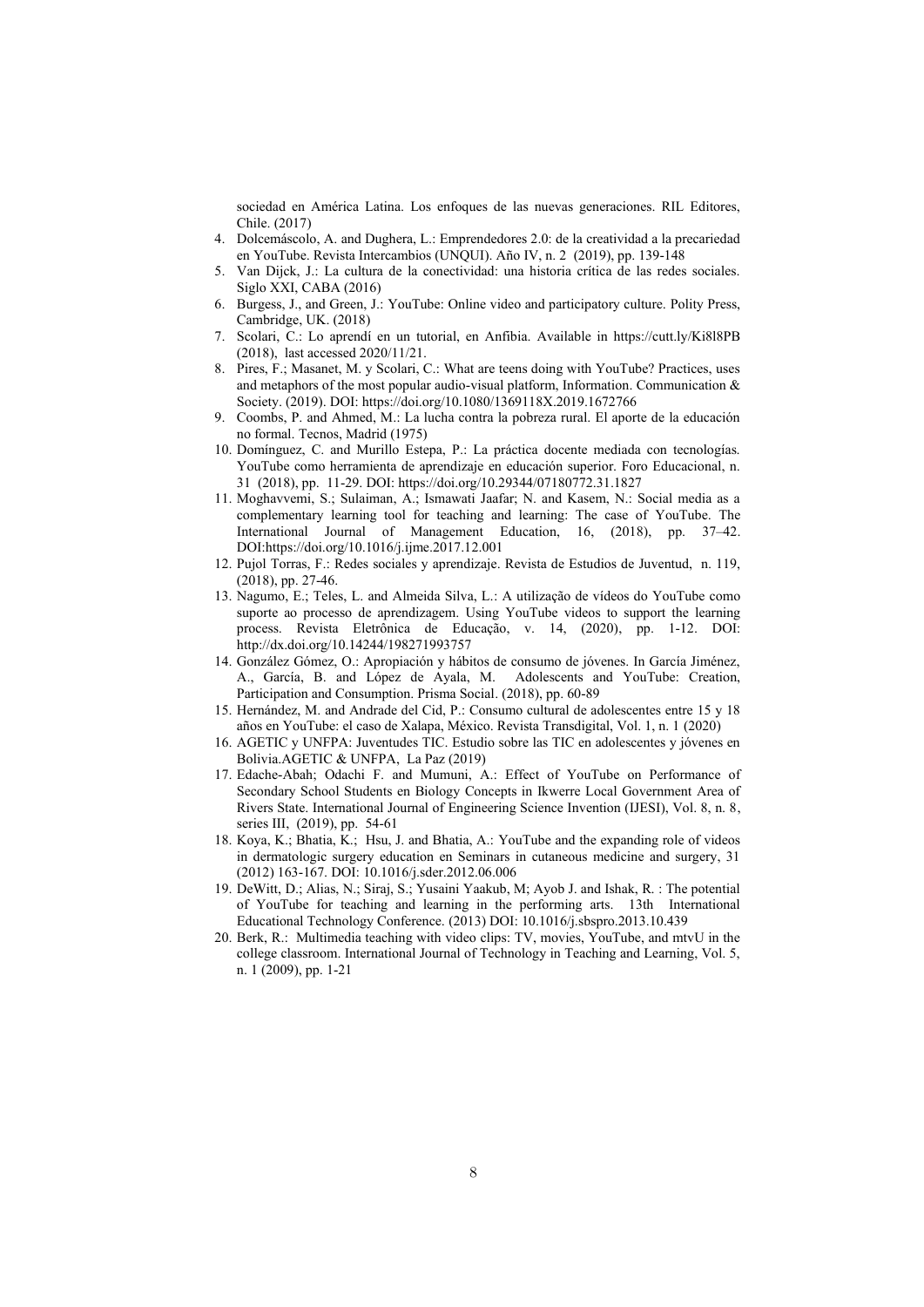- 21. Duffy, P.: Engaging the YouTube Google-eyed generation: Strategies for using Web 2.0 in teaching and learning. Electronic Journal of E-learning, Vol. 6, n. 2 (2008), pp. 119- 130
- 22. Palazón-Herrera, J.: Formatos Audiovisuales Online Para La Enseñanza Instrumental en el Aula de Música. CIMIE14 3er Congreso Multidisciplinar de Investigación Educativa (2014). DOI:10.7203/LEEME.42.13055
- 23. Fleck, B.; Beckman, L.; Sterns, J. and Hussey, H. YouTube in the Classroom: Helpful Tips and Student Perceptions. The Journal of Effective Teaching, Vol. 14, n. 3(2014), pp. 21-37
- 24. Fundación Telefónica (Ed.): Sociedad digital en España, 2017. Ariel, Madrid. (2017)
- 25. Think with Google: YouTube: mucho más que una plataforma de entretenimiento. Available in http://cort.as/-RWAI (2019), last accessed 2020/11/21.
- 26. Google: El vínculo de los argentinos con YouTube. Available in https://www.thinkwithgoogle.com/\_qs/documents/4435/Infografia\_YTPulse\_AR.pdf (2017), last accessed 2020/11/26.
- 27. Pearson Education: Beyond Millennials: The Next Generation of Learners. Available in https://cutt.ly/ii8eITm (2018), last accessed 2020/11/18.
- 28. Bordignon, F.: Estudio de la relación que los estudiantes de primer ciclo de la escuela secundaria técnica tienen con las tecnologías digitales Virtualidad, Educación y Ciencia, Vol. 21, n. 11, (2020), pp. 52-69
- 29. Usaini, S.; Okorie, N.; Chinenye, E. and Oyedepo, T.: Internet, YouTube and Informal Learning among Undergraduate Students. International Journal of Education and Information Technologies. v.13 (2019)
- 30. Shimray, S. and Ramaiah, C.: Use of YouTube by Students: A Case Study of Pondicherry University en SRELS Journal of Information Management, Vol. 56, n.3, (2020), pp.113- 121. DOI: 10.17821/srels/2019/v56i3/144112
- 31. Masanet, M.; Mar Guerrero-Pico, M. and Establés, M.:From digital native to digital apprentice. A case study of the transmedia skills and informal learning strategies of adolescents in. Spain. Learning, Media and Technology, v. 44, i. 4, (2019), pp. 400-413. DOI: https://doi.org/10.1080/17439884.2019.1641513
- 32. Hurtado Sanjurjo, M.: Usos y motivaciones de uso de YouTube de los adolescentes de 3º y 4º de ESO del Colegio PP. Franciscanos de Lugo. perspectiva de la creación de contenidos y de la utilización de esta red social como recurso educativo. UNED, Trabajo Final de Máster en Comunicación y Educación en la Red. (2017)
- 33. Bardakcı, S.: Exploración del uso educativo de YouTube por parte de estudiantes de bachillerato. Revista Mexicana De Bachillerato A Distancia, Vol. 11, n. 22. (2019) DOI: http://dx.doi.org/10.22201/cuaed.20074751e.2019.22.70605
- 34. Berzosa, M.: YouTubers y otras especies. El fenómeno que ha cambiado la manera de entender los contenidos. Ariel y Fundación Telefónica, Barcelona/Madrid (2017)
- 35. Martínez Sahagún, D. and Cedillo Jiménez, C.: ¿Así que quieres ser YouTuber divulgador/a de la ciencia? CIENCIORAMA, Universidad Nacional Autónoma de México. (2020)
- 36. Romero-Tena, R., Ríos-Vázquez, A., and Román-Graván, P.: YouTube: evaluación de un catálogo social de vídeos didácticos de matemáticas de calidad. Prisma Social, (18), (2017), pp. 515-539
- 37. Aguilar, J.: YouTube como herramienta para la construcción de la sociedad del conocimiento. ReHuSo: Revista de Ciencias Humanísticas y Sociales, 3(1), (2018), pp. 1- 16.